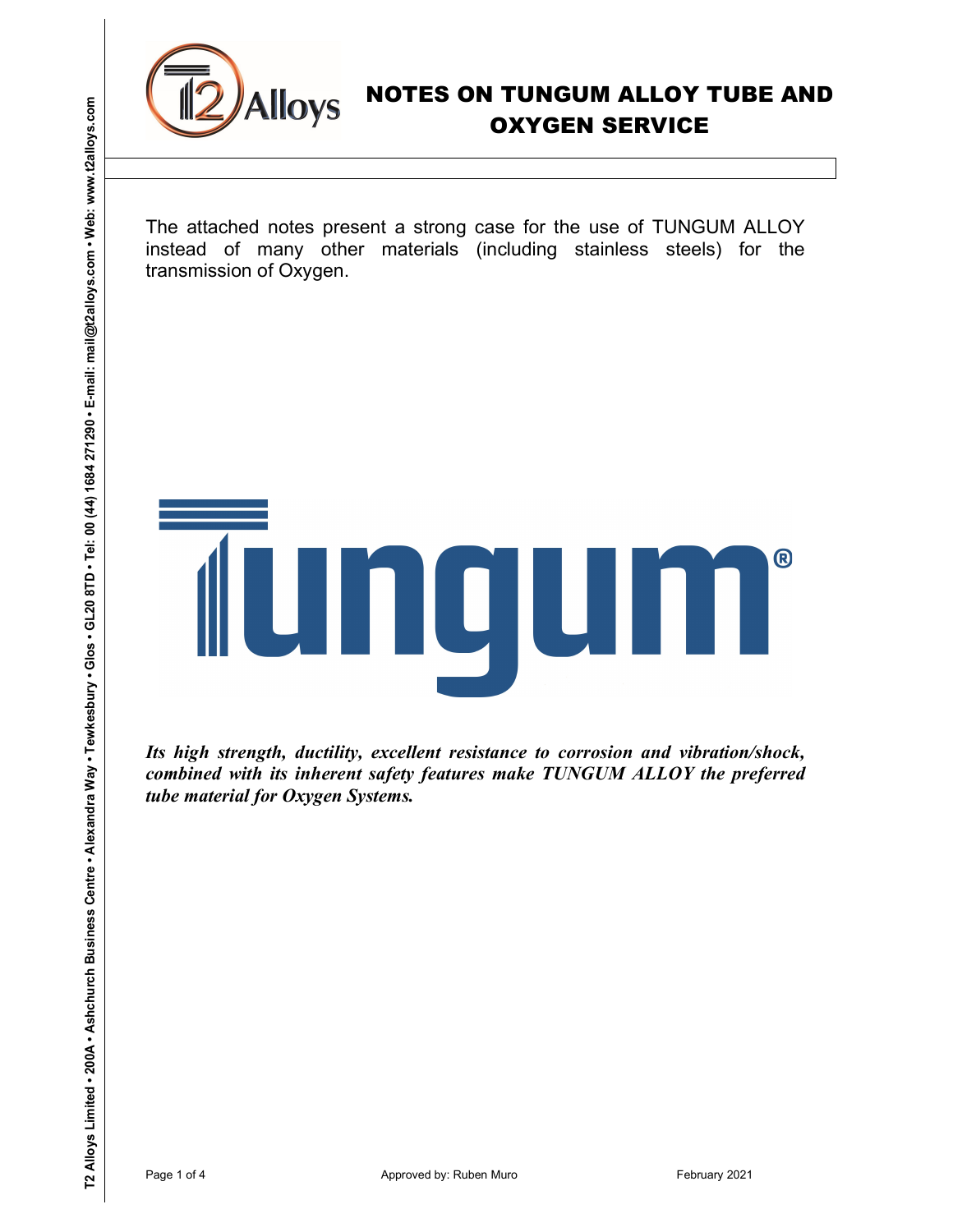

# OXYGEN SERVICE

### TUNGUM ALLOY TUBING AND OXYGEN SERVICE

Statistical evidence gathered in the U.S.A., in the early 1970's, indicated that more than 50% of all mishaps to Oxygen Services had, as a contributing factor, short-comings in material selection for the system itself.

Additionally, analysis of mishap frequency showed that during the period January 1968 to May 1971, U.S. Navy installations suffered at a rate equal to one every 4 weeks.

Since the potential for ignition is inherent, in even the most carefully constructed system, it follows that material compatibility is a factor of great importance to operational safety.

### POTENTIAL IGNITION SOURCES:

- 1} Rapid heating due to adiabatic compression at points of reduction in "flow" area.
- $2$ } Impact of particles carried in the flow stream against the tube surface.
- 3} Frictional heating affects.
- 4} Static discharges.

### TO BE COMPATIBLE WITH OXYGEN SERVICE, A MATERIAL SHOULD HAVE:-

- $A$ } The physical strength to contain the pressure of the system itself.
- $B<sub>i</sub>$  The best combination of thermal properties, to minimise the risk of initial combustion taking place:
	- $i$  A high ignition temperature.
		- (Most metals, save for Silver and Gold, are combustible as are plastic materials).
	- ii) A high thermal conductivity greatly assists in dissipating the heat generated by the system, and hence reducing the risk of the ignition temperature being reached.
	- iii) A high thermal diffusivity greatly assists in the avoidance of "hot spots" resulting from adiabatic compression. Again reducing (if not totally eliminating" the risk of the material reaching the ignition temperature.
	- iv) A relatively low heat of combustion has a significant bearing on the rate at which an initial ignition propagates and hence the proportions of any such mishap.
	- $v$ ) Other factors influencing compatibility are specific heat and density. These, however, are of lesser importance when the material selected substantially satisfies (i) to (iv).
- **EXAMIOYS NOTES ON TUNGUM ALLOY TUBE AND<br>
OXYGEN SERVICE<br>
TUNGUM ALLOY TUBE AND OXYGEN SERVICE<br>
TUNGUM ALLOY TUBE AND OXYGEN SERVICE<br>
Sources and the system of the state and the system of the state of the state of the sta** C} Since it is essential that Oxygen Systems are especially clean and free from all grease or oil film, it follows that an inherently clean material will assist greatly in simplifying the cleaning operation.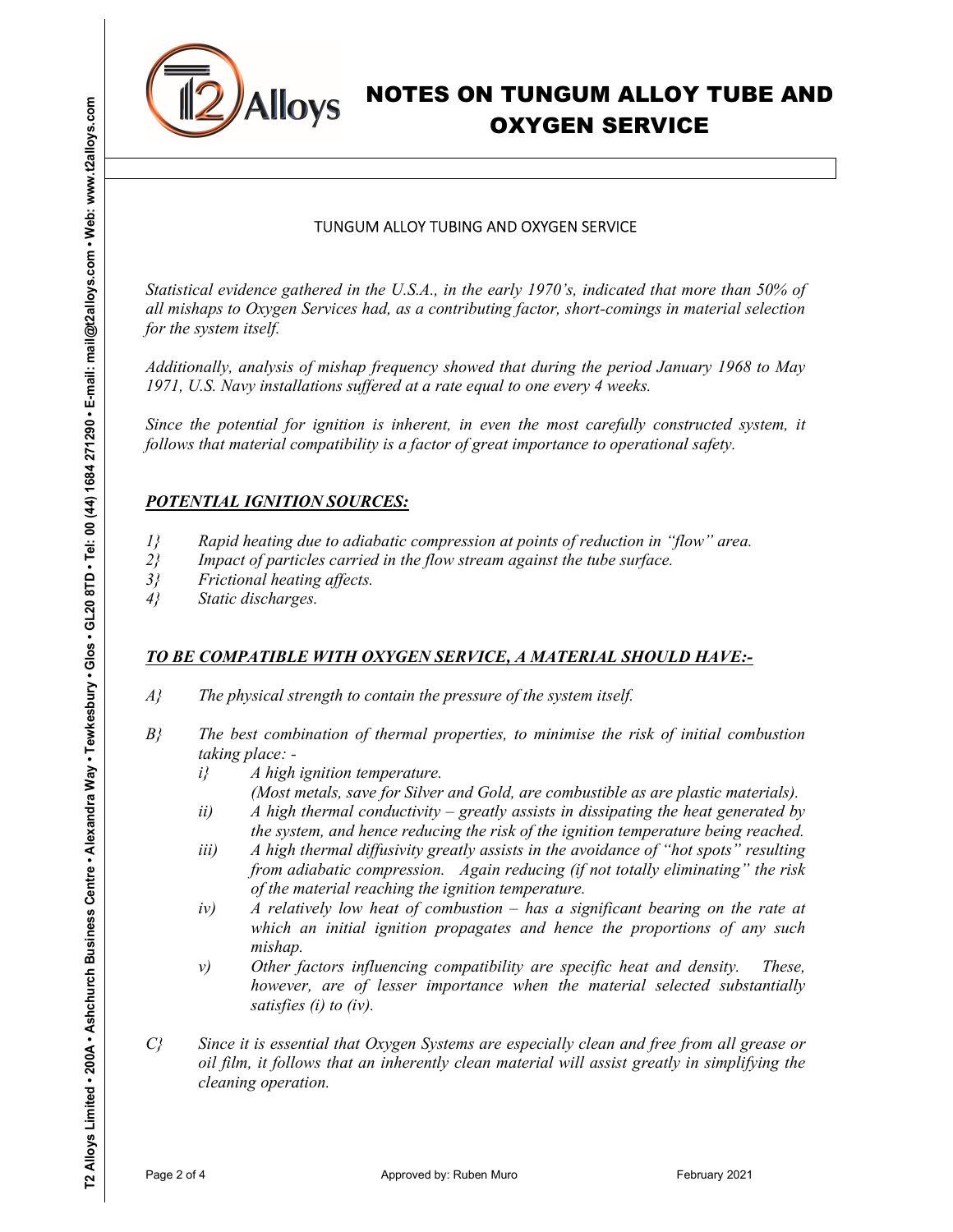

## - 2 -

# A COMPARISON OF STRENGTH/THERMAL DATA FOR VARIOUS MATERIALS

|                               |                  |                                                                                                                                                                                                                                                                                                                            |                                                                                                       | $-2-$                                              |                                  |                                           |                                     |
|-------------------------------|------------------|----------------------------------------------------------------------------------------------------------------------------------------------------------------------------------------------------------------------------------------------------------------------------------------------------------------------------|-------------------------------------------------------------------------------------------------------|----------------------------------------------------|----------------------------------|-------------------------------------------|-------------------------------------|
|                               |                  |                                                                                                                                                                                                                                                                                                                            |                                                                                                       |                                                    |                                  |                                           |                                     |
|                               |                  | A COMPARISON OF STRENGTH/THERMAL DATA FOR VARIOUS MATERIALS                                                                                                                                                                                                                                                                |                                                                                                       |                                                    |                                  |                                           |                                     |
|                               | <b>MATERIAL</b>  | <b>Tensile</b><br>Strength of                                                                                                                                                                                                                                                                                              | <b>Melting</b><br><b>Temperature</b>                                                                  | <b>Ignition</b><br><b>Temperature</b>              | <b>Thermal</b><br>Conductivity   | <b>Thermal</b><br>Diffusivity @           | <b>Heat of</b><br><b>Combustion</b> |
|                               |                  | <b>Tubes</b><br>$(N/mm^2)$                                                                                                                                                                                                                                                                                                 | (X)                                                                                                   |                                                    | $\omega$ 300 $\ell$ K<br>(W/cmK) | $300^{\circ}K$<br>(cm <sup>2</sup> /Sec.) | (j/g)                               |
|                               | <b>TUNGUM</b>    | $\frac{478 X 10^6}{ }$                                                                                                                                                                                                                                                                                                     | 1283                                                                                                  | $\frac{\binom{\theta K}{1273}}{1273}$              | <i><b>1.00</b></i>               | 0.074                                     | 3000 Approx                         |
|                               |                  | (mean)                                                                                                                                                                                                                                                                                                                     |                                                                                                       |                                                    |                                  |                                           |                                     |
|                               | <b>STAINLESS</b> | 553 X 10 <sup>6</sup>                                                                                                                                                                                                                                                                                                      | 1430                                                                                                  | $1400 *$                                           | 0.15                             | 0.010                                     | 8000 Approx                         |
| <b>STEEL</b><br><b>TEFLON</b> |                  | <b>Immediate on</b><br>own                                                                                                                                                                                                                                                                                                 | 600                                                                                                   | $700 *$                                            | 0.002                            | 0.002                                     | 1100 Approx                         |
| <b>NYLON</b>                  |                  | <i>Immediate on</i>                                                                                                                                                                                                                                                                                                        | 500                                                                                                   | $475 *$                                            | 0.003                            | 0.002                                     | 7000 Approx                         |
|                               |                  | own                                                                                                                                                                                                                                                                                                                        |                                                                                                       |                                                    |                                  |                                           |                                     |
| $\iota$                       | * See Note (i)   | <b>From the above it will be seen that: -</b><br><b>TUNGUM ALLOY</b> has a strength almost equal to that of Stainless Steel 316 and many<br>times that of plastics. Also, per ASME B31.3, Tungum and Stainless Steel 316 have the<br>exact same allowable stress which means the pressure calculations are the exact same. |                                                                                                       |                                                    |                                  |                                           |                                     |
|                               |                  | TUNGUM ALLOY has a most satisfactory combination of thermal characteristics: -                                                                                                                                                                                                                                             |                                                                                                       |                                                    |                                  |                                           |                                     |
|                               | (i)              | Its ignition temperature being of a relatively high order, well above that of even the best<br>plastics and close to that of stainless steel.                                                                                                                                                                              |                                                                                                       |                                                    |                                  |                                           |                                     |
|                               | (ii)             | (many<br>for                                                                                                                                                                                                                                                                                                               | The short fall in ignition temperature (relative to stainless steel) is compensated<br>over)<br>times | by                                                 | <b>TUNGUM'S</b><br>vastly        | superior thermal                          |                                     |
|                               |                  | conductivity/diffusivity.                                                                                                                                                                                                                                                                                                  | stainless steel, and, even more significantly, above that of Teflon or Nylon.                         | Both factors are approximately 7 times better than |                                  |                                           |                                     |
| $2\}$                         |                  |                                                                                                                                                                                                                                                                                                                            | These are the factors governing the likelihood of the ignition ever being reached.                    |                                                    |                                  |                                           |                                     |
|                               | (iii)            | by volume, relatively lower than plastics since the physical strength of plastics is                                                                                                                                                                                                                                       | <b>TUNGUM'S</b> heat of combustion is less than 50% of that for stainless steel, and,                 |                                                    |                                  |                                           |                                     |
|                               | (iv)             | so inferior.                                                                                                                                                                                                                                                                                                               | TUNGUM is a non-sparking material, such that risks from impact are eliminated.                        |                                                    |                                  |                                           |                                     |
|                               |                  |                                                                                                                                                                                                                                                                                                                            |                                                                                                       |                                                    |                                  |                                           |                                     |
| 3 <sup>2</sup>                |                  | <b>TUNGUM</b> has an inherently clean bore, making the essential "purging" operation that<br>much simpler.                                                                                                                                                                                                                 |                                                                                                       |                                                    |                                  |                                           |                                     |

- $1$  TUNGUM ALLOY has a strength almost equal to that of Stainless Steel 316 and many times that of plastics. Also, per ASME B31.3, Tungum and Stainless Steel 316 have the exact same allowable stress which means the pressure calculations are the exact same.
- $2$  TUNGUM ALLOY has a most satisfactory combination of thermal characteristics: -
	- (i) Its ignition temperature being of a relatively high order, well above that of even the best plastics and close to that of stainless steel.
	- (ii) The short fall in ignition temperature (relative to stainless steel) is compensated for (many times over) by **TUNGUM'S** vastly superior thermal conductivity/diffusivity. Both factors are approximately 7 times better than stainless steel, and, even more significantly, above that of Teflon or Nylon. These are the factors governing the likelihood of the ignition ever being reached.
	- (iii) TUNGUM'S heat of combustion is less than 50% of that for stainless steel, and, by volume, relatively lower than plastics since the physical strength of plastics is so inferior.
	- $(iv)$  TUNGUM is a non-sparking material, such that risks from impact are eliminated.
- $3$ } TUNGUM has an inherently clean bore, making the essential "purging" operation that much simpler.